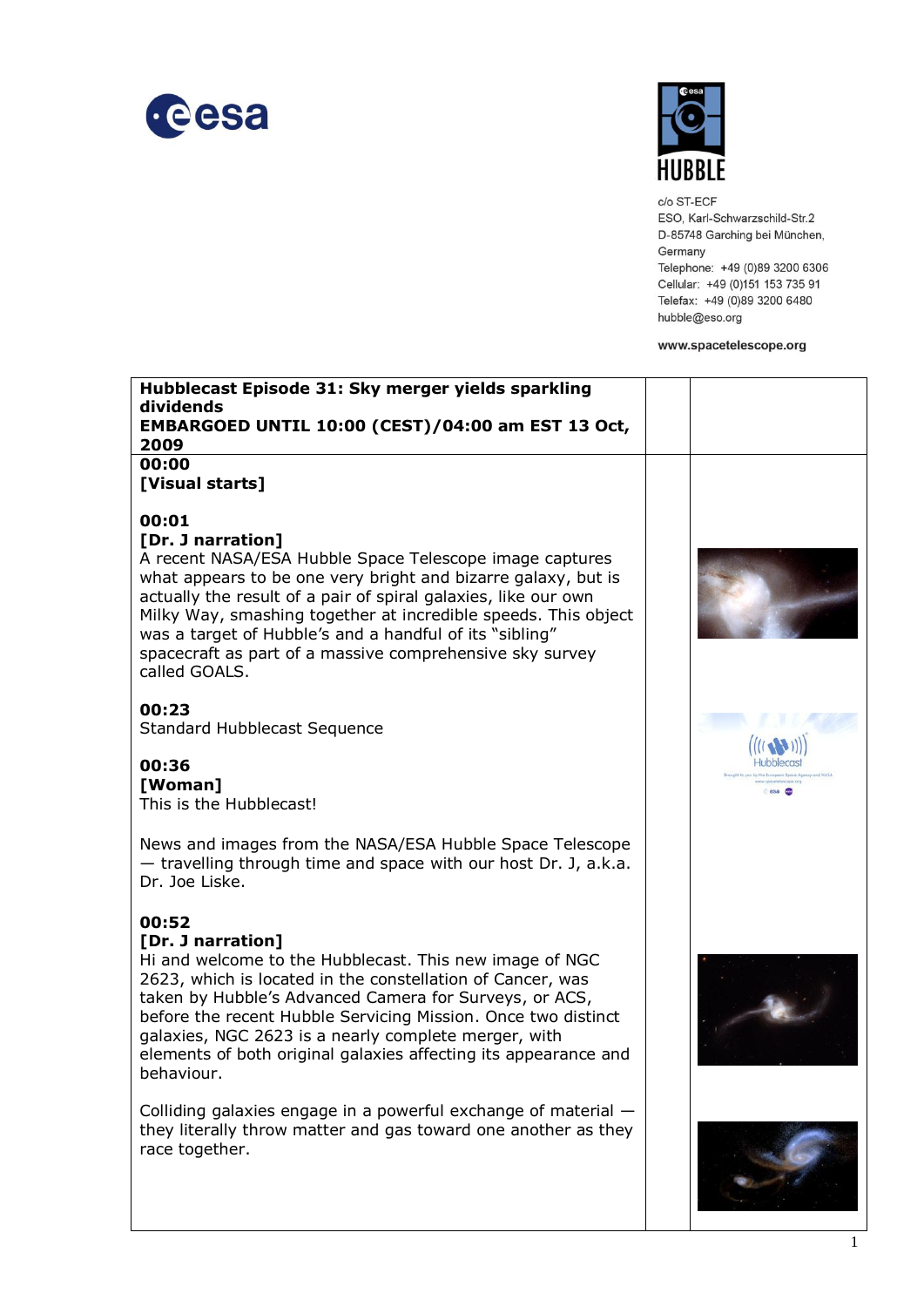# **01:28**

#### **[Dr. J narration]**

Stretching out from the centre of NGC 2623 are two tidal tails of young stars showing that a merger has taken place. The dramatic exchange of mass and gases initiates star formation, seen there in both the tails.

The prominent lower tail is richly populated with bright star clusters. These star clusters may have formed as part of a loop of stretched material associated with the northern tail, or they may have formed from debris falling back onto the nucleus. In addition to this active star-forming region, both galactic arms harbour very young stars in the early stages of their evolutionary journey.

## **02:04**

### **[Dr. J narration]**

The core, or nucleus, of this merged galaxy is exceedingly bright. Often these mergers (including this case) result in an active galactic nucleus, where one of the supermassive black holes found at the centres of the two original galaxies is stirred into action. Matter is pulled toward the black hole, forming an accretion disc. The energy released by the frenzied motion heats up the disc, causing it to emit across a wide range of the electromagnetic spectrum.

## **02:33**

#### **[Dr. J narration]**

Although rare in our solar neck of the woods, extremely bright galaxies like NGC 2623 exist at higher redshifts or, in other words, at an earlier stage of the Universe's evolution when these systems were dominant. Their brightness signals furious activity – new star formation and a rambunctious core.

The aim of the GOALS project is to use the combined powers of multiple space telescopes to characterise their local counterparts and give us clues as to what is happening in more distant galaxies while educating us about galaxy formation. Each telescope in the GOALS project brings different strengths.

Hubble's incredible resolution in the visible allows us to scrutinise the galaxy's morphology, or structure.

In these images, astronomers can determine the stage of the merger — for example, has the union produced tidal tails? Have the individual galaxies' cores melded together as one?

Chandra's X-ray capabilities allow the astronomers to detect the flurry of actitivity around the black holes and to monitor new star formation.

Spitzer contributes in the infrared, penetrating dust, allowing astronomers to see what lurks behind the eerie dust lanes.